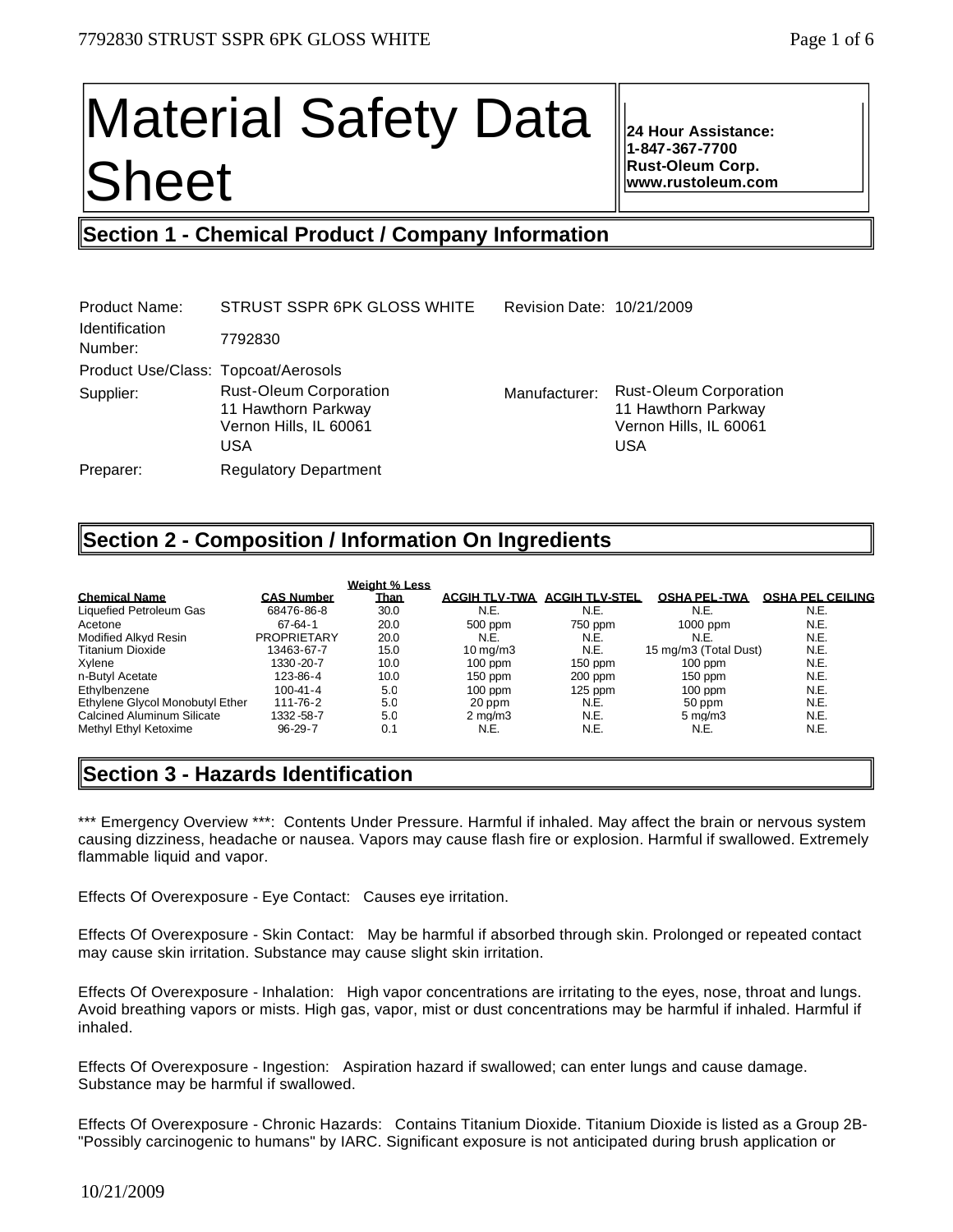drying. Risk of overexposure depends on duration and level of exposure to dust from repeated sanding of surfaces or spray mist and the actual concentration of Titanium Dioxide in the formula.

IARC lists Ethylbenzene as a possible human carcinogen (group 2B).

May cause central nervous system disorder (e.g., narcosis involving a loss of coordination, weakness, fatigue, mental confusion, and blurred vision) and/or damage. Reports have associated repeated and prolonged occupational overexposure to solvents with permanent brain and nervous system damage. Overexposure to xylene in laboratory animals has been associated with liver abnormalities, kidney, lung, spleen, eye and blood damage as well as reproductive disorders. Effects in humans, due to chronic overexposure, have included liver, cardiac abnormalities and nervous system damage.

Primary Route(s) Of Entry: Skin Contact, Skin Absorption, Inhalation, Ingestion, Eye Contact

# **Section 4 - First Aid Measures**

First Aid - Eye Contact: Immediately flush eyes with plenty of water for at least 15 minutes holding eyelids open. Get medical attention. Do NOT allow rubbing of eyes or keeping eyes closed.

First Aid - Skin Contact: Wash with soap and water. Get medical attention if irritation develops or persists.

First Aid - Inhalation: If you experience difficulty in breathing, leave the area to obtain fresh air. If continued difficulty is experienced, get medical assistance immediately.

First Aid - Ingestion: Aspiration hazard: Do not induce vomiting or give anything by mouth because this material can enter the lungs and cause severe lung damage. Get immediate medical attention.

# **Section 5 - Fire Fighting Measures**

Flash Point: -156 F LOWER EXPLOSIVE LIMIT: 0.7 % (Setaflash) UPPER EXPLOSIVE LIMIT : 12.8 %

Extinguishing Media: Film Forming Foam, Carbon Dioxide, Dry Chemical, Water Fog

Unusual Fire And Explosion Hazards: Water spray may be ineffective. Closed containers may explode when exposed to extreme heat. Vapors may form explosive mixtures with air. Vapors can travel to a source of ignition and flash back. FLASH POINT IS LESS THAN 20 °. F. - EXTREMELY FLAMMABLE LIQUID AND VAPOR! Keep containers tightly closed. Isolate from heat, electrical equipment, sparks and open flame. Perforation of the pressurized container may cause bursting of the can.

Special Firefighting Procedures: Evacuate area and fight fire from a safe distance.

# **Section 6 - Accidental Release Measures**

Steps To Be Taken If Material Is Released Or Spilled: Contain spilled liquid with sand or earth. DO NOT use combustible materials such as sawdust. Dispose of according to local, state (provincial) and federal regulations. Do not incinerate closed containers. Remove all sources of ignition, ventilate area and remove with inert absorbent and non-sparking tools.

# **Section 7 - Handling And Storage**

Handling: Wash thoroughly after handling. Follow all MSDS/label precautions even after container is emptied because it may retain product residues. Avoid breathing vapor or mist. Use only in a well-ventilated area. Wash hands before eating.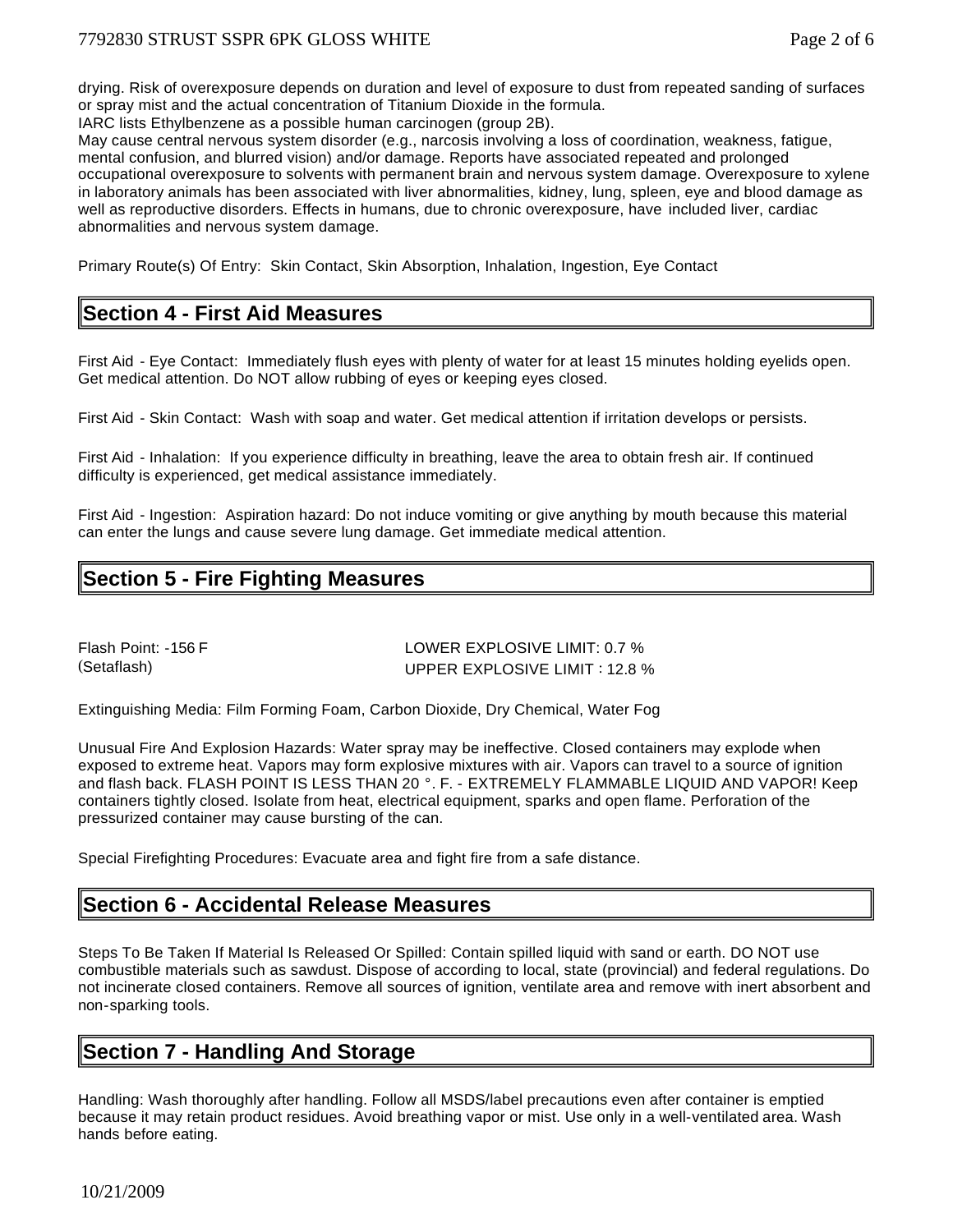Storage: Keep containers tightly closed. Isolate from heat, electrical equipment, sparks and open flame. Do not store above 120 ° F. Store large quantities in buildings designed and protected for storage of NFPA Class I flammable liquids. Contents under pressure. Do not expose to heat or store above 120 ° F.

# **Section 8 - Exposure Controls / Personal Protection**

Engineering Controls: Prevent build-up of vapors by opening all doors and windows to achieve cross -ventilation. Use process enclosures, local exhaust ventilation, or other engineering controls to control airborne levels below recommended exposure limits. Use explosion-proof ventilation equipment.

Respiratory Protection: A respiratory protection program that meets OSHA 1910.134 and ANSI Z88.2 requirements must be followed whenever workplace conditions warrant a respirator's use. A NIOSH/MSHA approved air purifying respirator with an organic vapor cartridge or canister may be permissible under certain circumstances where airborne concentrations are expected to exceed exposure limits.

Protection provided by air purifying respirators is limited. Use a positive pressure air supplied respirator if there is any potential for an uncontrolled release, exposure levels are not known, or in any other circumstances where air purifying respirators may not provide adequate protection.

Skin Protection: Use impervious gloves to prevent skin contact and absorption of this material through the skin. Nitrile or Neoprene gloves may afford adequate skin protection.

Eye Protection: Use safety eyewear designed to protect against splash of liquids.

Other protective equipment: Refer to safety supervisor or industrial hygienist for further information regarding personal protective equipment and its application.

Hygienic Practices: Wash thoroughly with soap and water before eating, drinking or smoking.

# **Section 9 - Physical And Chemical Properties**

| Boiling Range:         | -34 - 999 F  | Vapor Density:           | Hea  |
|------------------------|--------------|--------------------------|------|
| Odor:                  | Solvent Like | Odor Threshold:          | N.E. |
| Appearance:            | Liquid       | <b>Evaporation Rate:</b> | Fast |
| Solubility in H2O:     | Slight       |                          |      |
| Freeze Point:          | N.D.         | <b>Specific Gravity:</b> | 0.84 |
| Vapor Pressure:        | N.D.         | PH:                      | N.A. |
| <b>Physical State:</b> | Liquid       |                          |      |

F South Range: Vapor Density: Heavier than Air The Codor Threshold: N.E. Evaporation Rate: Faster than Ether Specific Gravity: 0.842

(See section 16 for abbreviation legend)

# **Section 10 - Stability And Reactivity**

Conditions To Avoid: Avoid temperatures above 120 ° F. Avoid all possible sources of ignition.

Incompatibility: Incompatible with strong oxidizing agents, strong acids and strong alkalies.

Hazardous Decomposition: When heated to decomposition, it emits acrid smoke and irritating fumes. By open flame, carbon monoxide and carbon dioxide.

Hazardous Polymerization: Will not occur under normal conditions.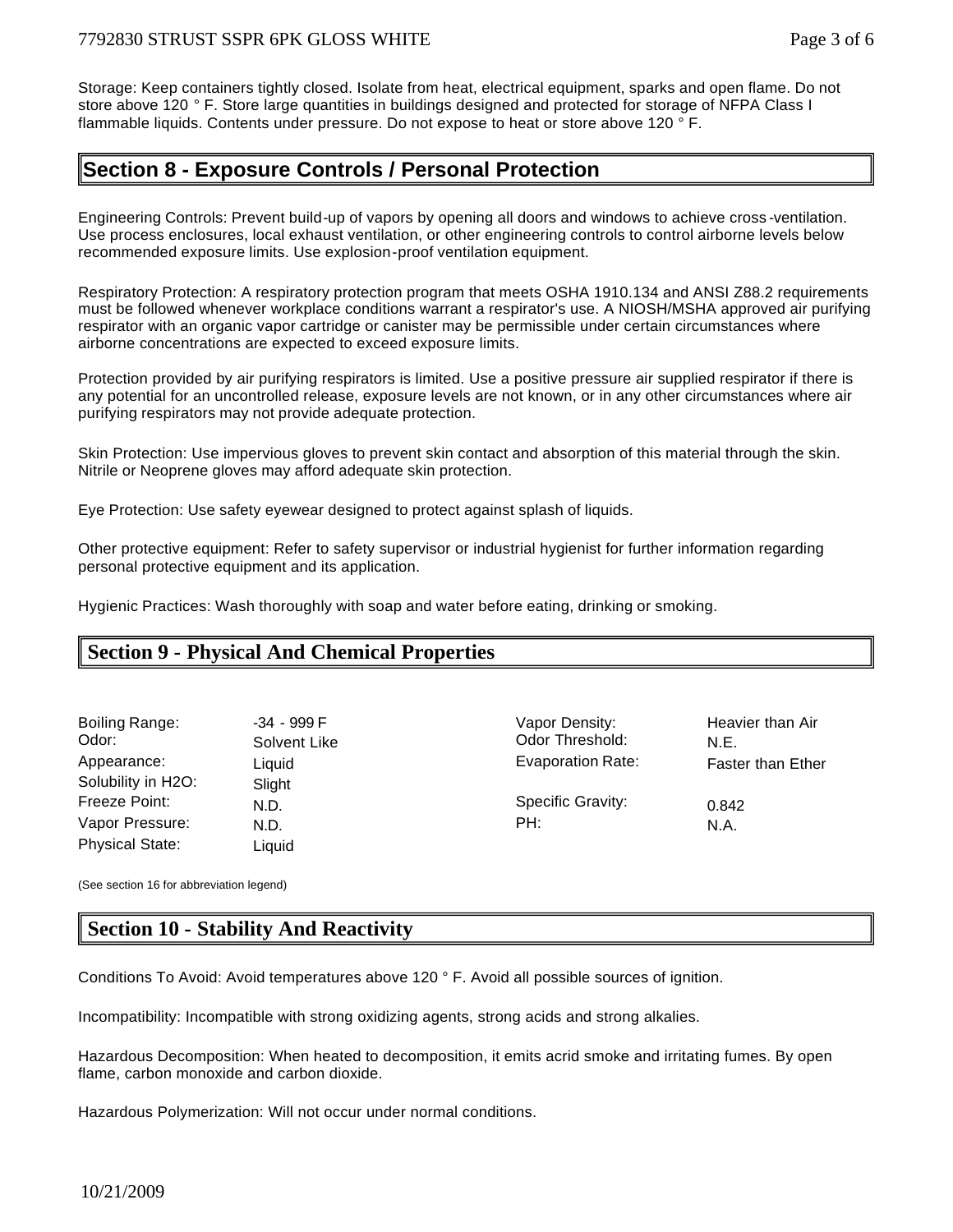Stability: This product is stable under normal storage conditions.

## **Section 11 - Toxicological Information**

Product LD50: N.D. Product LC50: N.D.

| <b>Chemical Name</b>              | <b>LD50</b>             | <b>LC50</b>                                             |
|-----------------------------------|-------------------------|---------------------------------------------------------|
| Liquefied Petroleum Gas           | N.E.                    | N.E.                                                    |
| Acetone                           | 5800 mg/kg (Rat)        | 50100 mg/m3 (Rat, 8Hr)                                  |
| Modified Alkyd Resin              | N.E.                    | N.E.                                                    |
| <b>Titanium Dioxide</b>           | >7500 mg/kg (Rat, Oral) | N.E.                                                    |
| Xvlene                            | 4300 mg/kg (Rat. Oral)  | 5000 ppm (Rat, Inhalation, 4Hr)                         |
| n-Butyl Acetate                   | 13100 mg/kg (Rat, Oral) | 2000 ppm (Rat, Inhalation, 4 Hr)                        |
| Ethylbenzene                      | 3500 mg/kg (Rat, Oral)  | N.E.                                                    |
| Ethylene Glycol Monobutyl Ether   |                         | 1519 mg/kg (Mouse, Oral) 700 ppm (Rat, Inhalation, 7Hr) |
| <b>Calcined Aluminum Silicate</b> | 5000 mg/kg (Rat, Oral)  | N.E.                                                    |
| Methyl Ethyl Ketoxime             | 3680 mg/kg (Rat)        | $>4.8$ mg/L (Rat)                                       |

## **Section 12 - Ecological Information**

Ecological Information: Product is a mixture of listed components.

## **Section 13 - Disposal Information**

Disposal Information: Dispose of material in accordance to local, state and federal regulations and ordinances. Do not allow to enter storm drains or sewer systems.

## **Section 14 - Transportation Information**

| DOT Proper Shipping Name:  | Aerosols |
|----------------------------|----------|
| <b>DOT Technical Name:</b> | N.A.     |
| <b>DOT Hazard Class:</b>   | 21       |
| DOT UN/NA Number:          | UN1950   |

Shipping Contracts Packing Group: N.A. Hazard Subclass: N.A. Resp. Guide Page: 126

# **Section 15 - Regulatory Information**

#### **CERCLA - SARA Hazard Category**

This product has been reviewed according to the EPA "Hazard Categories" promulgated under Sections 311and 312 of the Superfund Amendment and Reauthorization Act of 1986 (SARA Title III) and is considered, under applicable definitions, to meet the following categories:

#### IMMEDIATE HEALTH HAZARD, CHRONIC HEALTH HAZARD, FIRE HAZARD, PRESSURIZED GAS HAZARD

#### **SARA Section 313:**

Listed below are the substances (if any) contained in this product that are subject to the reporting requirements of Section 313 of Title III of the Superfund Amendment and Reauthorization Act of 1986 and 40 CFR part 372: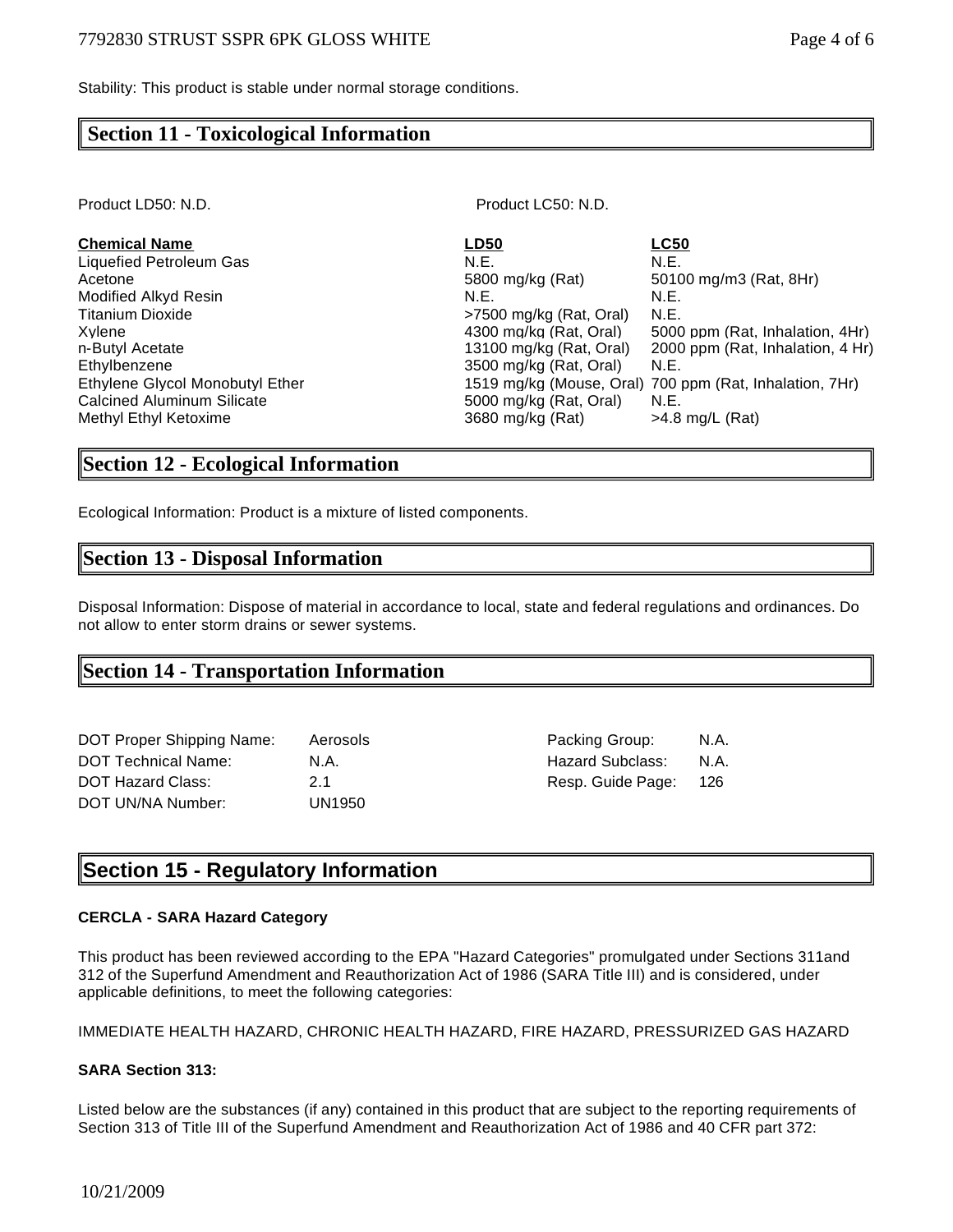## 7792830 STRUST SSPR 6PK GLOSS WHITE Page 5 of 6

| <b>Chemical Name</b>            | <b>CAS Number</b> |
|---------------------------------|-------------------|
| Xvlene                          | 1330-20-7         |
| Ethylbenzene                    | $100 - 41 - 4$    |
| Ethylene Givcol Monobutyl Ether | 111-76-2          |

#### **Toxic Substances Control Act:**

Listed below are the substances (if any) contained in this product that are subject to the reporting requirements of TSCA 12(B) if exported from the United States:

It is the policy of Rust-Oleum Corporation to use only TSCA compliant materials in its products.

## **U.S. State Regulations: As follows -**

#### **New Jersey Right-to-Know:**

The following materials are non-hazardous, but are among the top five components in this product.

None

#### **Pennsylvania Right-to-Know:**

The following non-hazardous ingredients are present in the product at greater than 3%.

None

#### **California Proposition 65:**

WARNING! This product contains a chemical(s) known by the State of California to cause cancer.

WARNING! This product contains a chemical(s) known to the State of California to cause birth defects or other reproductive harm.

## **International Regulations: As follows -**

#### **CANADIAN WHMIS:**

This MSDS has been prepared in compliance with Controlled Product Regulations except for the use of the 16 headings.

## **CANADIAN WHMIS CLASS:** AB5 D2A D2B

# **Section 16 - Other Information**

**HMIS Ratings:**

Health: 2 Flammability: 4 Reactivity: 0 Personal Protection: X

**REASON FOR REVISION:** Regulatory Update

**Legend**: N.A. - Not Applicable, N.E. - Not Established, N.D. - Not Determined